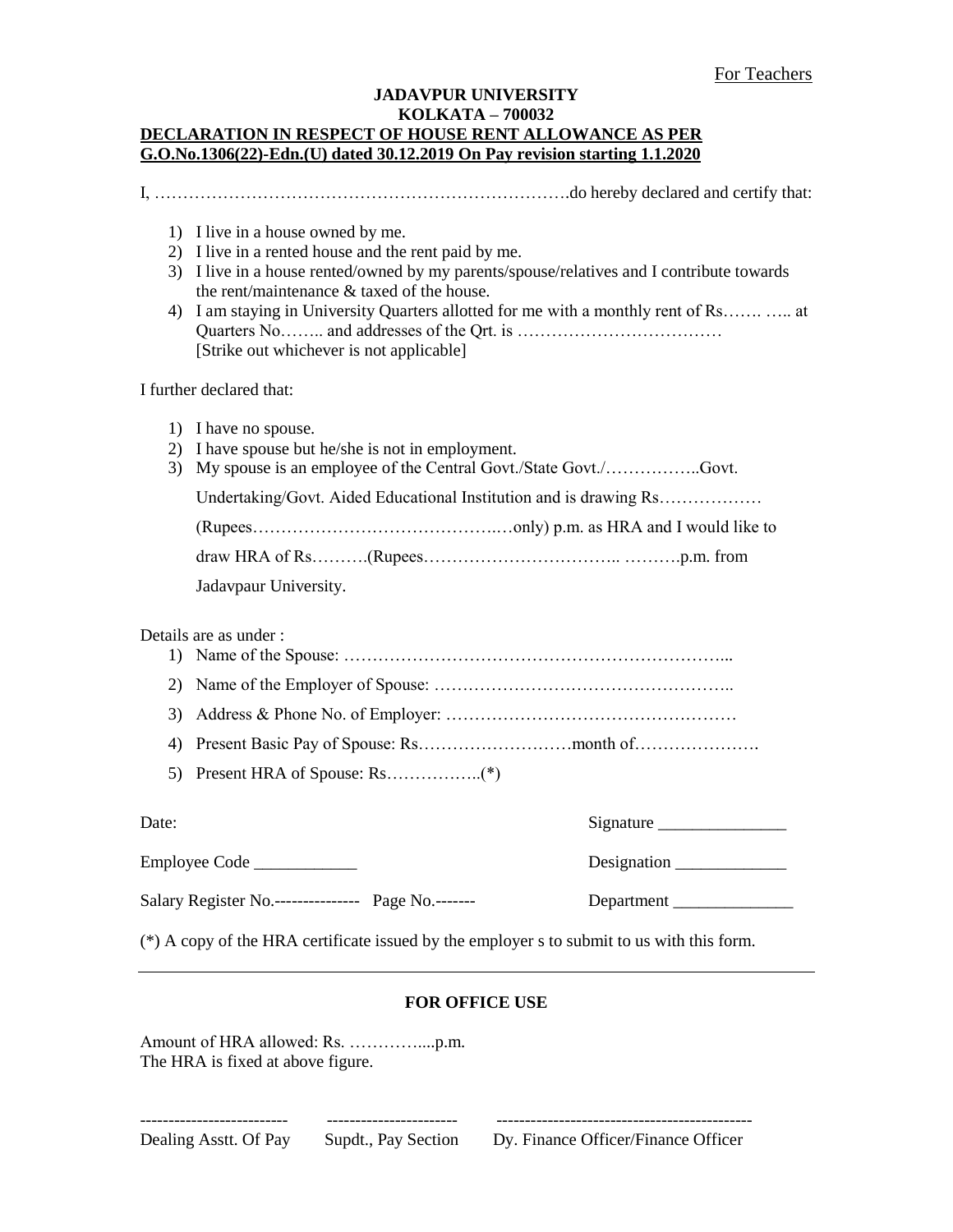#### **JADAVPUR UNIVERSITY KOLKATA – 700032**

## **DECLARATION IN RESPECT OF HOUSE RENT ALLOWANCE AS PER G. O. No 232(22)-Edn.(U) dated 28.02.2020 on Pay Revision starting 1.1.2020**

I, ……………………………………………………………….do hereby declared and certify that: 1. I live in a house owned by me. 2. I live in a rented house and the rent paid by me. 3. I live in a house rented/owned by my parents/spouse/relatives and I contribute towards the rent/maintenance & taxed of the house. 4. I am staying in University Quarters allotted for me with a monthly rent of Rs……... at Quarters No…….. and addresses of the Qrt. is ……………………………… [Strike out whichever is not applicable] I further declared that: 1. I have no spouse. 2. I have spouse but he/she is not in employment. 3. My spouse is an employee of the Central Govt./State Govt./……………..Govt. Undertaking/Govt. Aided Educational Institution and is drawing Rs……………… (Rupees…………………………………….…only) p.m. as HRA and I would like to draw HRA of Rs…………… (Rupees…………………………….. ……….p.m. from Jadavpaur University. Details are as under: 6) Name of the Spouse: …………………………………………………………... 7) Name of the Employer of Spouse: …………………………………………….. 8) Address & Phone No. of Employer: …………………………………………… 9) Present Basic Pay of Spouse: Rs………………………month of…………………. 10) Present HRA of Spouse: Rs……………..(\*) Date: Signature  $\sum_{i=1}^{n}$ Employee Code \_\_\_\_\_\_\_\_\_\_\_\_ Designation \_\_\_\_\_\_\_\_\_\_\_\_\_ Salary Register No.----------------- Page No.-------- Department

(\*) A copy of the HRA certificate issued by the employer s to submit to us with this form.

## **FOR OFFICE USE**

Amount of HRA allowed: Rs. …………....p.m. The HRA is fixed at above figure.

Dealing Asstt. Of Pay Supdt., Pay Section Dy. Finance Officer/Finance Officer

-------------------------- ----------------------- ---------------------------------------------